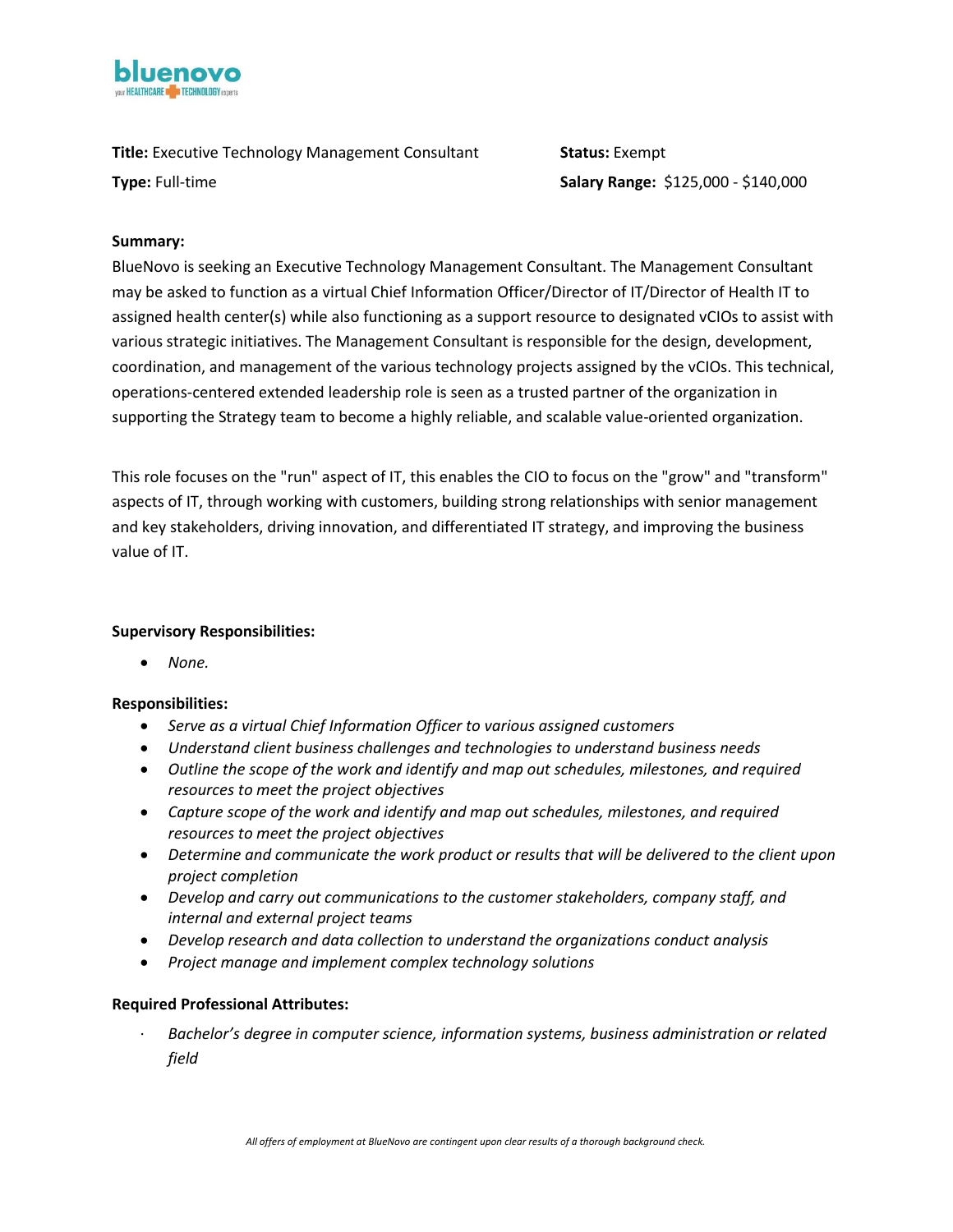

- · *15 or more years of total experience in IT and business/industry, including: Five to seven years of progressively increasing leadership responsibilities*
- · *Five or more years of relevant experience, including but not limited to business/industry, managing multiple, large, cross-functional teams or projects, and influencing senior-level management and key stakeholders*
- · *Extensive experience in managing infrastructure and operations*
- · *Demonstrated experience in resource management*
- · *Familiarity with common business software, project management programs and IT systems*
- · *Ability to establish and maintain strong relationships and to influence others and move toward a common vision or goal*
- · *Effectively deliver projects on-time, on-budget within the scope that meets or exceeds stakeholder expectations*
- · *Demonstrated experience in project management of extensive multi-phase projects*
- · *Impeccable organizational and time management skills*
- · *Excellent content development and writing skills*
- · *Strong working knowledge of business management best practices*
- · *Aptitude for analytical and creative thinking*
- · *Technical expertise/background in areas of: Networking, Storage, Security, Systems Deployment*

### **Desired Professional Attributes:**

- · *6+ years' experience as a Management Consultant or another relevant role*
- · *Strong team development and mentoring experience*
- · *Strong background in data and project governance*

### **About BlueNovo:**

BlueNovo is a leading provider of physician & patient-centered healthcare, quality, and technology services for Community-based Healthcare Organizations. Our mission is to partner with our customers in developing and deploying breakthrough solutions that positively impact the conduct and delivery of healthcare. With a comprehensive suite of advisory services, BlueNovo is uniquely positioned to help make clients successful by driving profound operational and technical changes.

### **COVID-19 Information:**

In accordance with Health Center requirements, we ask that you provide proof of COVID-19 vaccination. We provide all employees with medical grade PPE and we have strong COVID protocols in place to protect our employees and our clients.